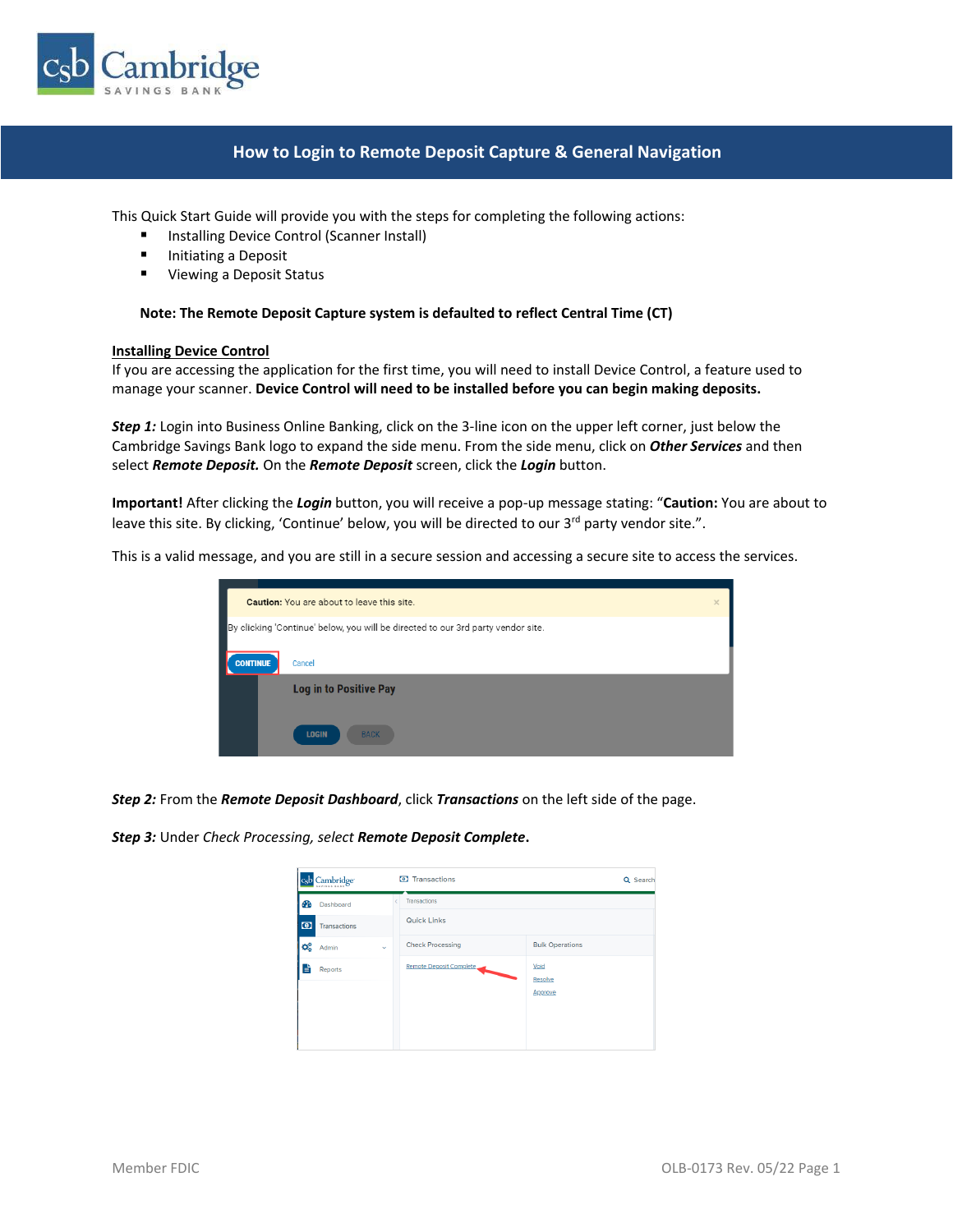

*Step 4:* The *Open Deposits* page appears. Select **Create New Deposit.**

| Transactions / Remote Deposit Complete |                           |                         |                          |
|----------------------------------------|---------------------------|-------------------------|--------------------------|
| <b>Open Deposits</b>                   |                           |                         |                          |
| No open deposits were found<br>0       |                           |                         |                          |
|                                        |                           |                         |                          |
|                                        |                           |                         |                          |
|                                        |                           |                         |                          |
|                                        |                           |                         |                          |
|                                        | <b>Create New Deposit</b> | <b>Close Deposit(s)</b> | <b>Delete Deposit(s)</b> |

*Step 5:* The *Device Control* prompt appears, informing you that Device Control is attempting to launch. Select **Run**  to continue.

For **Google Chrome** users, click on the **ProfitStarsDeviceCon….exe**. All browser settings differ, you may need to

click on  $\overline{\phantom{a}}$  to open the file. Open File - Security Warning  $\overline{\mathsf{x}}$ Do you want to run this file? Name: ...rofitStarsDeviceControlLauncher\_5.9.7265.24448 (3).exe IT Publisher: Jack Henry and Associates, Inc. Open Type: Application Always open files of this type From: Cancel ( Show in folder Run  $\boxdot$  Always ask before opening this file Cancel While files from the Internet can be useful, this file type can potentially<br>harm your computer. Only run software from publishers you trust.<br>What's the risk? Œ <br />
ProfitStarsDeviceC....exe

For **Internet Explorer** users, you may need to click on **the Save** or *Save as* to open the file.

| Do you want to save ProfitStarsDeviceControlLauncher_5.9.7265.24448.exe (8.18 MB) from files.smartpay.positstars.cd<br><br>This type of file could harm your computer.<br><b>Save</b> | Save<br>Save as<br>Save and run |
|---------------------------------------------------------------------------------------------------------------------------------------------------------------------------------------|---------------------------------|
| The ProfitStarsDeviceControlLauncher_5.9.7265.24448 (5).exe download has completed.<br>Run<br>Open folder<br>View downloads                                                           |                                 |

*Step 6:* The system will prompt you to begin installing **Device Control.** Select **Install** to continue.

*Step 7:* A prompt may appear, confirming that a user with Administrator rights to the computer will proceed with the installation. Select **OK** to continue.

*Step 8:* Device Control will initialize. Choose the scanner and model you wish to install for use and then click **Install.**

*Step 9: The Add/Remove Devices* window appears. Select the scanner you wish to add, and then select **Install**.

*Step 10:* The Install Wizard toll appears. Disconnect the scanner you wish to install from your computer, and then exit all other applications. Select **Next** in the Install Wizard tool to continue.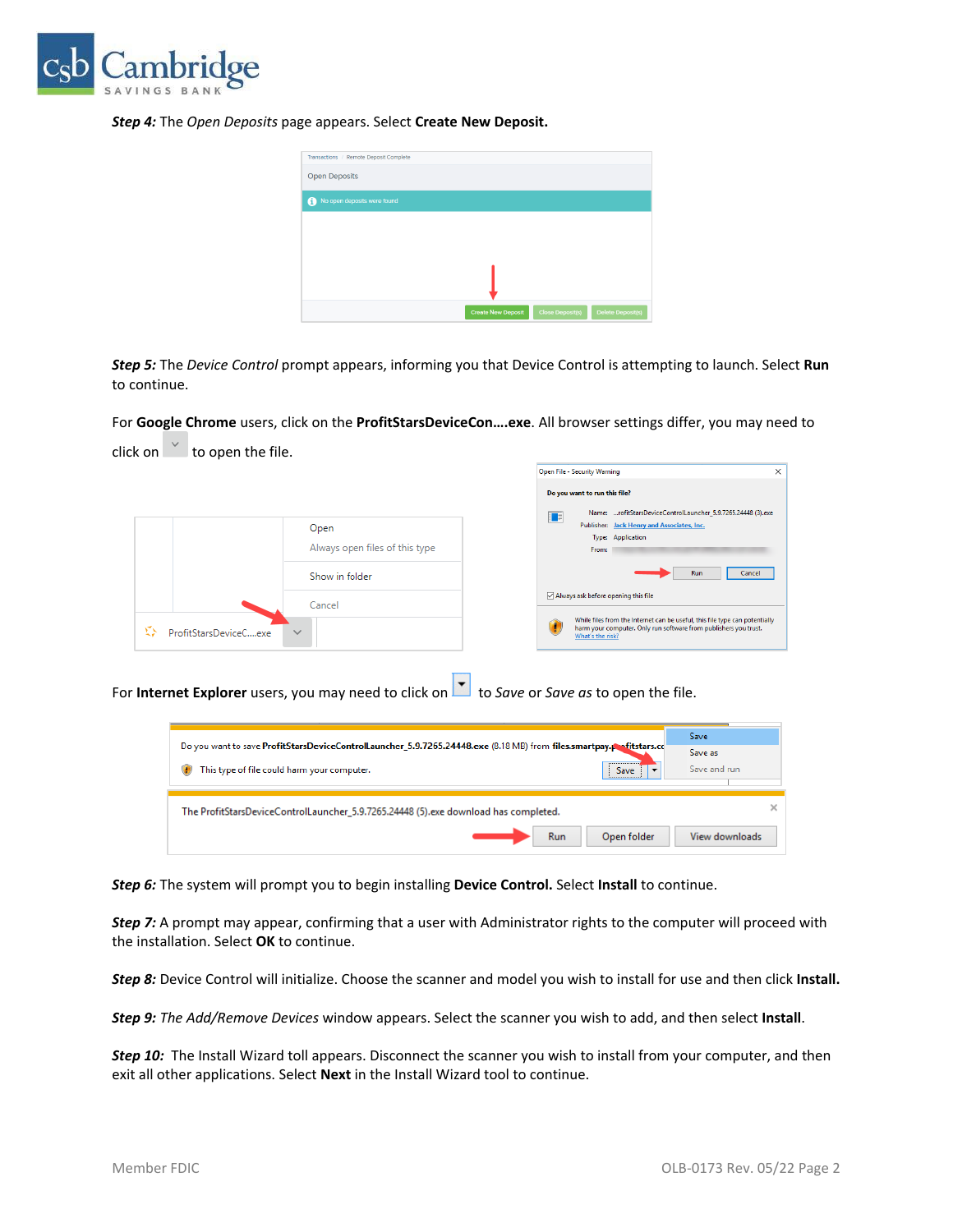

*Step 11:* After the Install Wizard tool has completed, connect the scanner to your computer and then click **Finish.**  The scanner is now installed, and you may begin scanning deposits.

#### **Initiating a Deposit**

*Step 1:* From the *Remote Deposit Dashboard*, click *Transactions* on the left side of the page.

*Step 2:* Under *Check Processing, select Remote Deposit Complete***.**

*Step 3:* The *Open Deposits* page appears. Select **Create New Deposit.**



*Step 4:* Select the Location (account) for which the batch is to be processed from the dropdown (if applicable), enter in the number of checks and total dollar amount of the deposit. Click **Create.**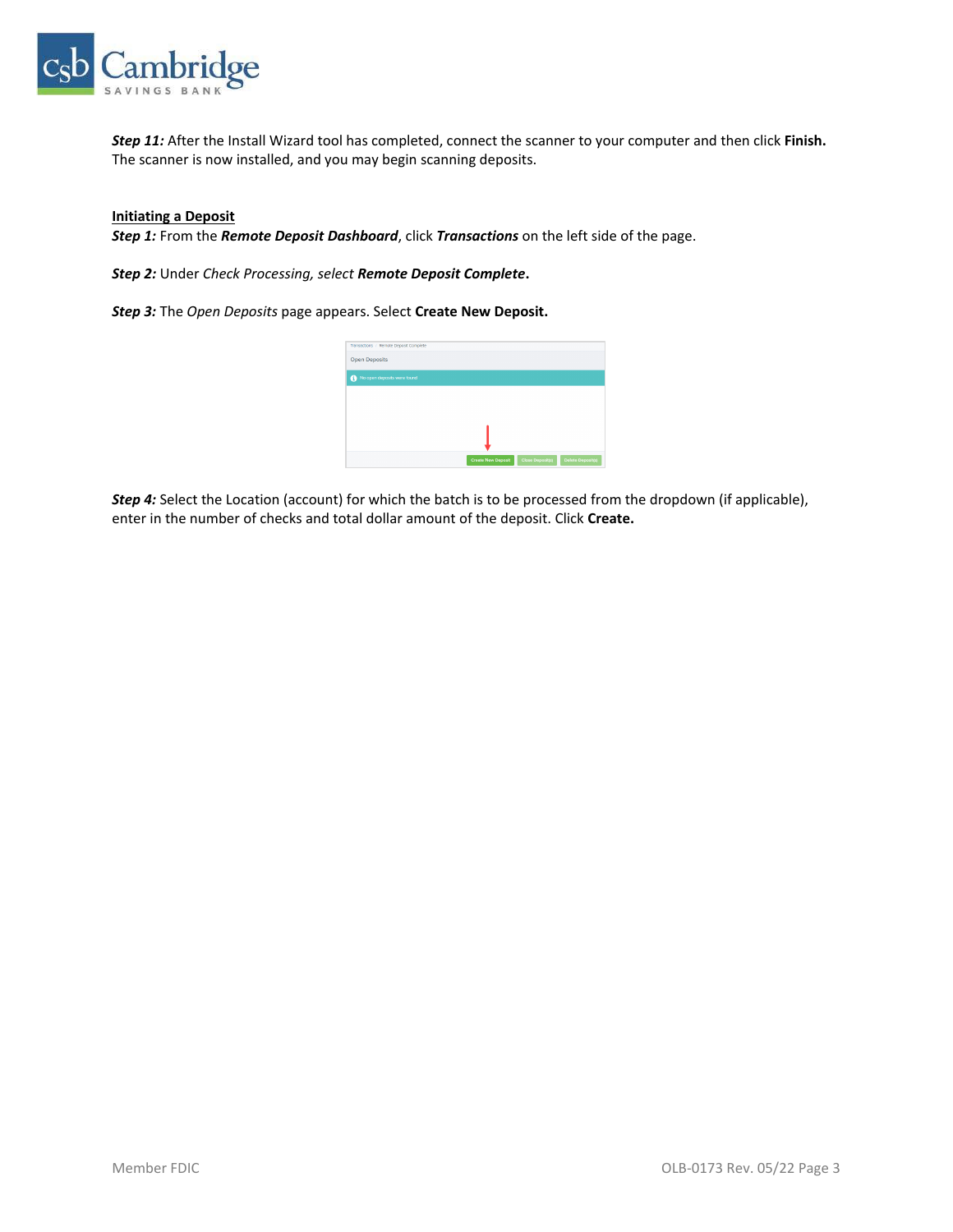

*Step 5:* Place the check(s) in the scanner. Once you have scanned all of your checks, review any of the items that require additional attention. Keying and balancing and MICR repair will take place once this has been closed and submitted for processing.

**Alerts** - An icon will be presented in the *Alerts* column if the item has a duplicate MICR, requires a rescan or has an invalid MICR.

**Duplicate MICR** - If a particular check has been scanned before, it will appear as a duplicate in the item list. RDC will not submit duplicate items for processing.

 **Rescan** – To rescan an item, select **Rescan** to the right of the item that needs rescanning. A window will appear allowing you to rescan an item as needed.

 **Invalid MICR** – The MICR on the check is not formatted correctly and cannot be read by the scanner.

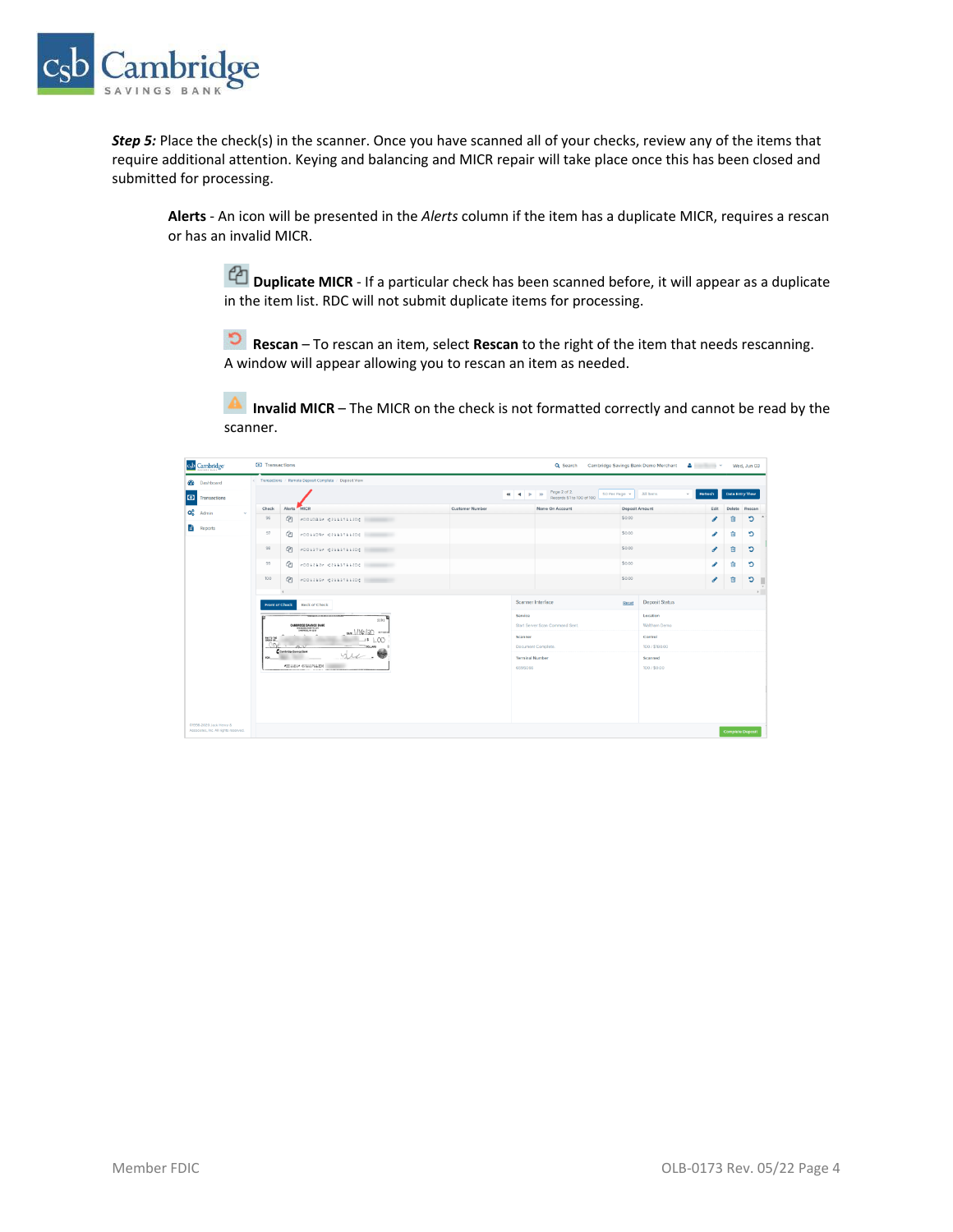

*Step 6:* When you have finished scanning and reviewing the items, select **Complete Deposit**.

On the **Open Deposits page**, select the checkbox in the *Open* column next to the deposit you wish to close.



Select **Close Deposit(s)** from the bottom of the page.

| Create New Denneit Close Deposit(s) | Delete Deposit(s) |
|-------------------------------------|-------------------|
|-------------------------------------|-------------------|

*Steps 7:* Select **Close** on the *Confirm Deposit(s) Close* confirmation screen. The system will ask you to confirm closing your selected deposit(s). The deposit will be sent to CSB for processing.

|                                                                                          |        |              | $\Omega$ Search |                          |
|------------------------------------------------------------------------------------------|--------|--------------|-----------------|--------------------------|
| Confirm Deposit(s) Close                                                                 |        |              |                 | Close Deposit(s) Results |
| Are you sure you want to close the selected 1 deposit(s)?                                |        |              |                 | Close Deposit(s) Summary |
|                                                                                          | Cancel | <b>Close</b> |                 | 1 deposit(s) closed      |
| AM CT<br>Waltham Demo<br>07:37:26.2672298 5/15/2020 Deposit lest<br><b>ALCOHOL:</b><br>. |        |              |                 | Ok                       |

## **Viewing a Deposit Status**

*Step 1:* To review the status of your deposit, select the **Reports** from the left main menu. Select the *Deposit Results*  link on the right.

| GB.<br>Dashboard                      | Reports                             |                    |                                                          |  |
|---------------------------------------|-------------------------------------|--------------------|----------------------------------------------------------|--|
| $\bullet$<br>Transactions             | My Reports                          | $\lambda$          | Remote Deposit Complete Reports<br>$\boldsymbol{\wedge}$ |  |
| Q°<br>Admin<br>÷                      |                                     |                    | Deposit Results                                          |  |
| B.<br>Reports                         | No Records to display.              |                    | Standard Report<br>$\scriptstyle\wedge$                  |  |
|                                       |                                     |                    | Show Notice of Change Items                              |  |
|                                       | <b>Shared Reports</b>               | $\curvearrowright$ | Show Items that Returned NSF Today                       |  |
|                                       |                                     |                    | Show Items that Returned Bad Account Today               |  |
|                                       | No Records to display.              |                    | Show Items that Charged Back Today                       |  |
|                                       |                                     |                    | Show Items that Settled Today                            |  |
|                                       | Download Reports                    | $\wedge$           | Show Items that Returned Other Check21 Today             |  |
| C1998-2020 Jack Henry &               |                                     |                    | Show Items Detected as Duplicate Transactions            |  |
| Associates, Inc. All rights reserved. | + Now Shared Report<br>+ New Report |                    | Invoice Reconciliation                                   |  |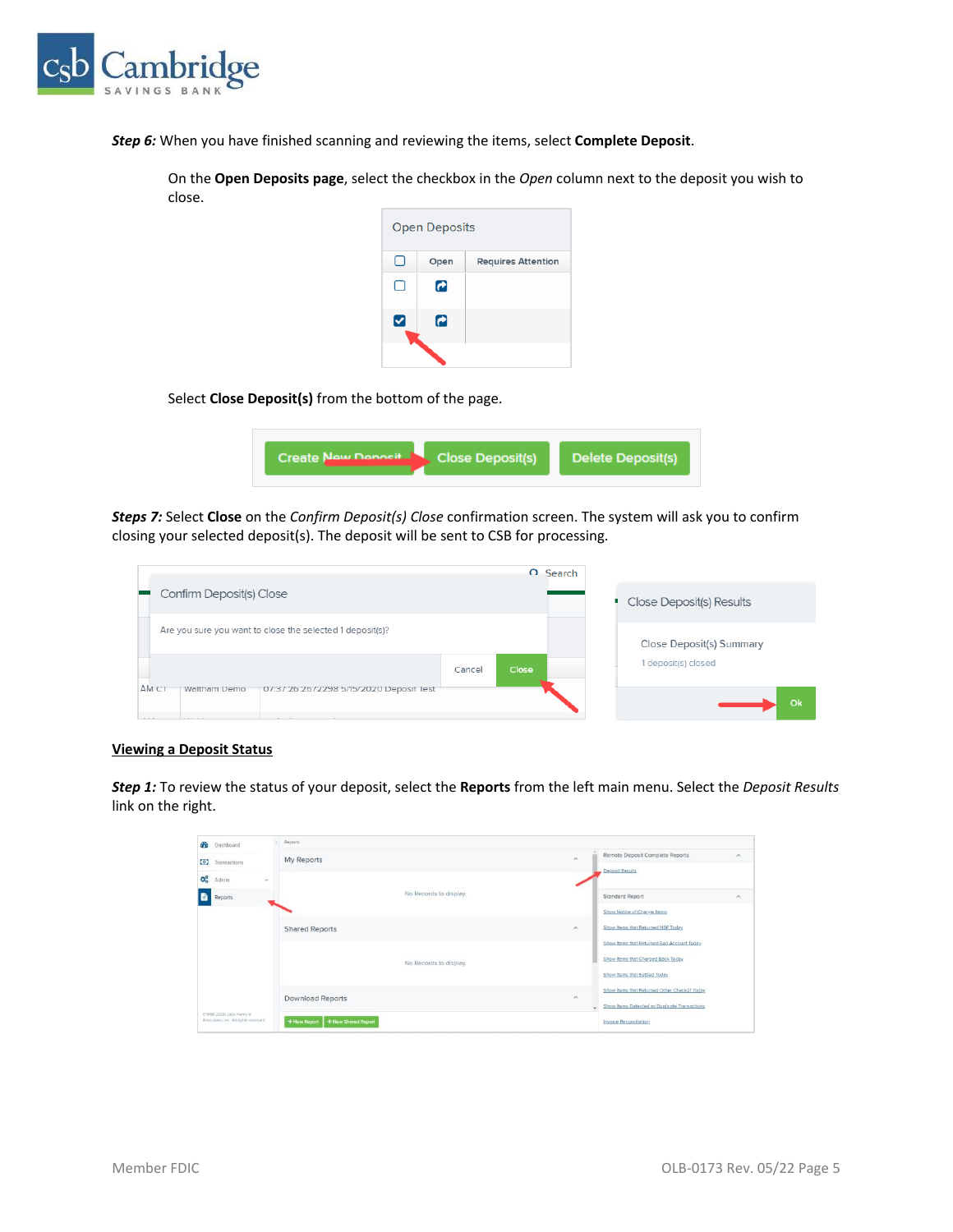

*Step 2:* Select the location for which the deposit was created, and then choose the date range. The start date should be the date the batch was created.

| Location            |   | <b>Quick Pick</b> |              |
|---------------------|---|-------------------|--------------|
| <b>Waltham Demo</b> |   | Today             | $\checkmark$ |
| <b>Start Date</b>   |   | <b>Start Time</b> |              |
| Jun 23, 2020        | 雦 | 12:00 AM          | $\checkmark$ |
| <b>End Date</b>     |   | <b>End Time</b>   |              |
| Jun 24, 2020        | 巤 | 12:00 AM          | $\checkmark$ |

*Step 3:* Click under Item Details to view individual items in the deposit. Click under Deposit Details to see the event history for the batch, including deposits rejected upfront.

|                         |                    | Deposits matching your search criteria: |            |                   |                                                        | Page 1 of 1<br>Records 1 - 3 of 3 |               | 25 Per Page $\vee$ | $\blacksquare$<br>工业之 | ₿                      | 选示 |
|-------------------------|--------------------|-----------------------------------------|------------|-------------------|--------------------------------------------------------|-----------------------------------|---------------|--------------------|-----------------------|------------------------|----|
| Item<br><b>Details</b>  | Deposit<br>Details | <b>Create Date</b>                      | Location   | <b>Batch Type</b> | Description                                            | <b>Deposit Status</b>             | Your<br>Count | Your Amount        | Received<br>Count     | <b>Received Amount</b> |    |
| 囜                       | ₿                  | 05/22/2020 07:13:28 AM CT               | Waltham De | Remote Deposit    | 07:13:15.6093128 5/22/2020 Deposit Submitted           |                                   |               | \$1.00             |                       | \$0.00                 |    |
| $\overline{\mathbf{r}}$ | ₿                  | 05/22/2020 07:09:15 AM CT               | Waltham De | Remote Deposit    | 07:09:03.2030811 5/22/2020 Depo                        | Deposited                         |               | \$1.00             |                       | \$1.00                 |    |
| 囜                       | ₿                  | 05/22/2020 06:10:59 AM CT               | Waltham De | Remote Deposit    | 06:10:47.8085634 5/22/2020 Depo Deposited With Adj   1 |                                   |               | \$1.00             |                       | \$2.00                 |    |

### **Deposit Status Definitions**

Knowing the status of a batch is important to the batch processing. A batch can be in any of the statuses listed below.

| <b>Deposit Status</b> | <b>Definition</b>                                                                   |
|-----------------------|-------------------------------------------------------------------------------------|
| Approved              | The transaction has been verified and will be processed at the next cutoff          |
|                       | time.                                                                               |
| <b>Deleted</b>        | The entire deposit has been deleted by someone in your organization prior           |
|                       | to closing it. The deposit may not be deleted once it has been closed. None         |
|                       | of the items will be sent to transaction processing.                                |
| Deposited             | All items have been processed successfully, and the deposit is in balance           |
|                       | with no discrepancies or errors. These items are now in the <i>Approved</i> status, |
|                       | and an email notification has been sent.                                            |
| Deposited with        | One or more of the items within this deposit caused an adjustment to the            |
| Adjustment            | total deposit amount. The transactions have been sent to transaction                |
|                       | processing with the adjusted deposit amount. An email notification has been         |
|                       | sent.                                                                               |
| Open for Scanning     | A deposit has been created and is open to scan. Items can be scanned into           |
|                       | this deposit until it is closed.                                                    |